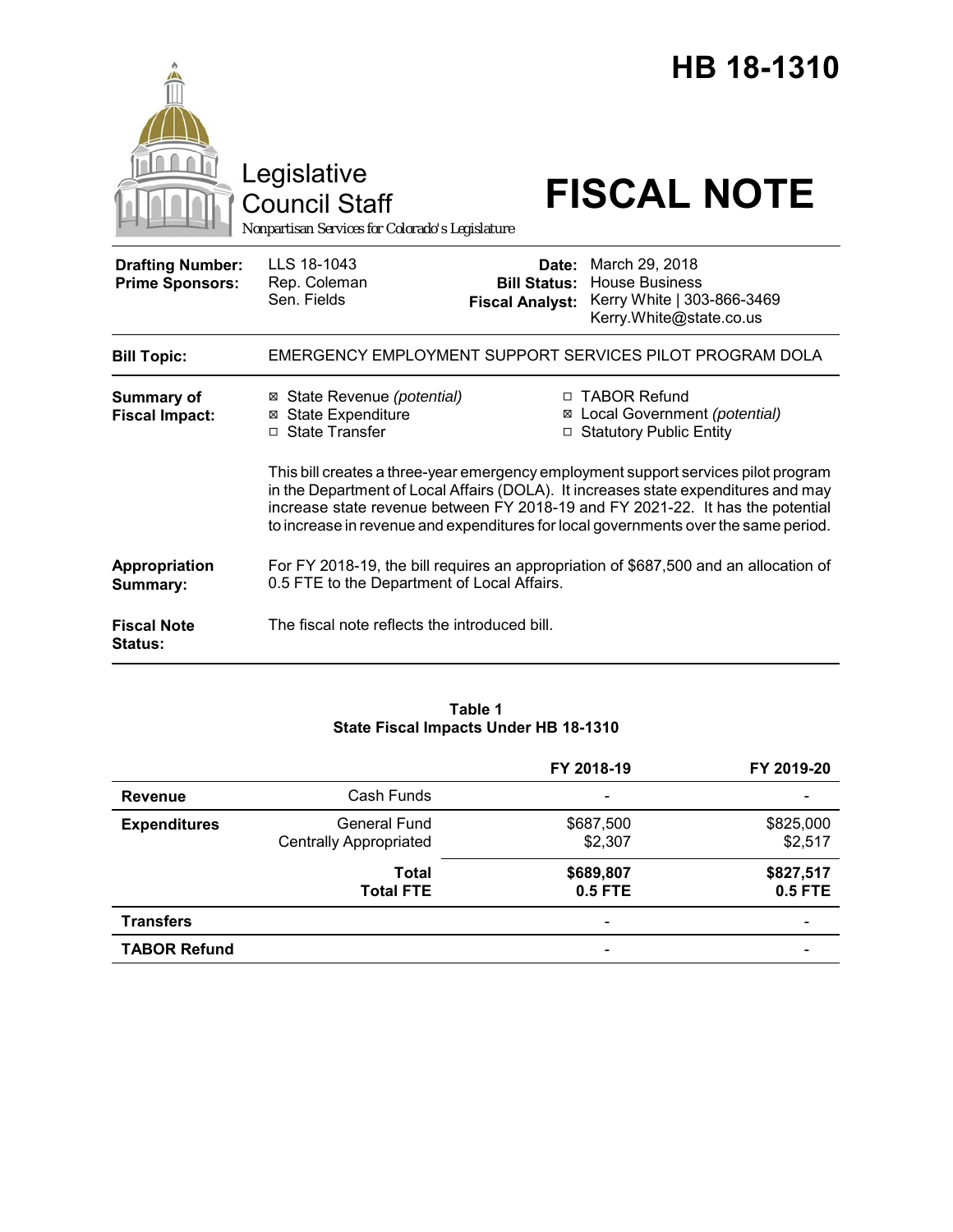March 29, 2018

### **Summary of Legislation**

This bill creates a three-year Emergency Employment Support Services Pilot Program in the Division of Local Government in the Department of Local Affairs (DOLA). The program will begin on September 1, 2018, and repeal on September 1, 2021, and has a mission of providing funding for emergency support services. DOLA is required to select ten rural counties and a limited number of zip codes within Pueblo, Arapahoe, Denver, and Adams counties to participate in the pilot program. In selecting the program area, DOLA must consider the counties and zip codes which have:

- the highest percentage of residents living at or below 200 percent of the federal poverty level;
- the highest percentage of residents without a high school diploma;
- the highest unemployment rates; and
- the lowest median income as a percentage of the state median income.

DOLA must develop a competitive request for proposals process to contract with an outside nonprofit entity to administer the pilot program, as well as program procedures and guidelines. This administering entity must develop formal memoranda of understanding with public agencies and private nonprofit organizations to provide employment, job training, and job retention services to eligible individuals.

**Financial terms.** For FY 2018-19, the bill requires the General Assembly to appropriate \$687,500 to DOLA. The department is authorized to solicit, accept, and expend gifts, grants, and donations for implementing and operating the pilot program. DOLA may use up to 5 percent (\$34,375 in FY 2018-19) of the appropriation annually to oversee the pilot program. The administering entity may use up to 15 percent (\$103,125 in FY 2018-19) of the appropriation annually to operate the pilot program. The remaining funds may be used only for reimbursements to service providers. The administering entity must develop a process to reimburse service providers up to \$400 per year for each eligible individual that received assistance. The DOLA must create a formula for distributing money within the chosen program areas using specified criteria.

**Pilot program service providers.** Service providers must submit reports to the adminstering entity that outline the type of service provided, the reason for the services, and basic demographic and geographic information about the individuals and service provision, and agree to participate in a follow-up analysis process at the end of the pilot program. Reimbursements received from the adminstering entity may not be used for job training or employment services currently provided by another source. Moneys may be used for emergency employment support services to assist with emergency needs as they pertain to individuals' employment or job training goals and to assist with ongoing job retention for up to 6 months after the date of employment.

**Eligible individuals.** Each individual must be at least 16 years of age, eligible to work in the United States, and actively pursuing employment or job training with the assistance of a public agency or private nonprofit organization that provides employment services and that has a memorandum of understanding with the administering entity.

**Eligible expenses.** Services that are eligible for reimbusement include transportation, emergency childcare, emergency housing, job training or education fees, work tools and equipment, food and nutrition, utility and internet bills, prepaid cell phones, licenses and certifications, legal services related to employment, interpretation expenses, qualified medical expenses, and other expenses that relate to employment or job training, but are not provided by any other funding source.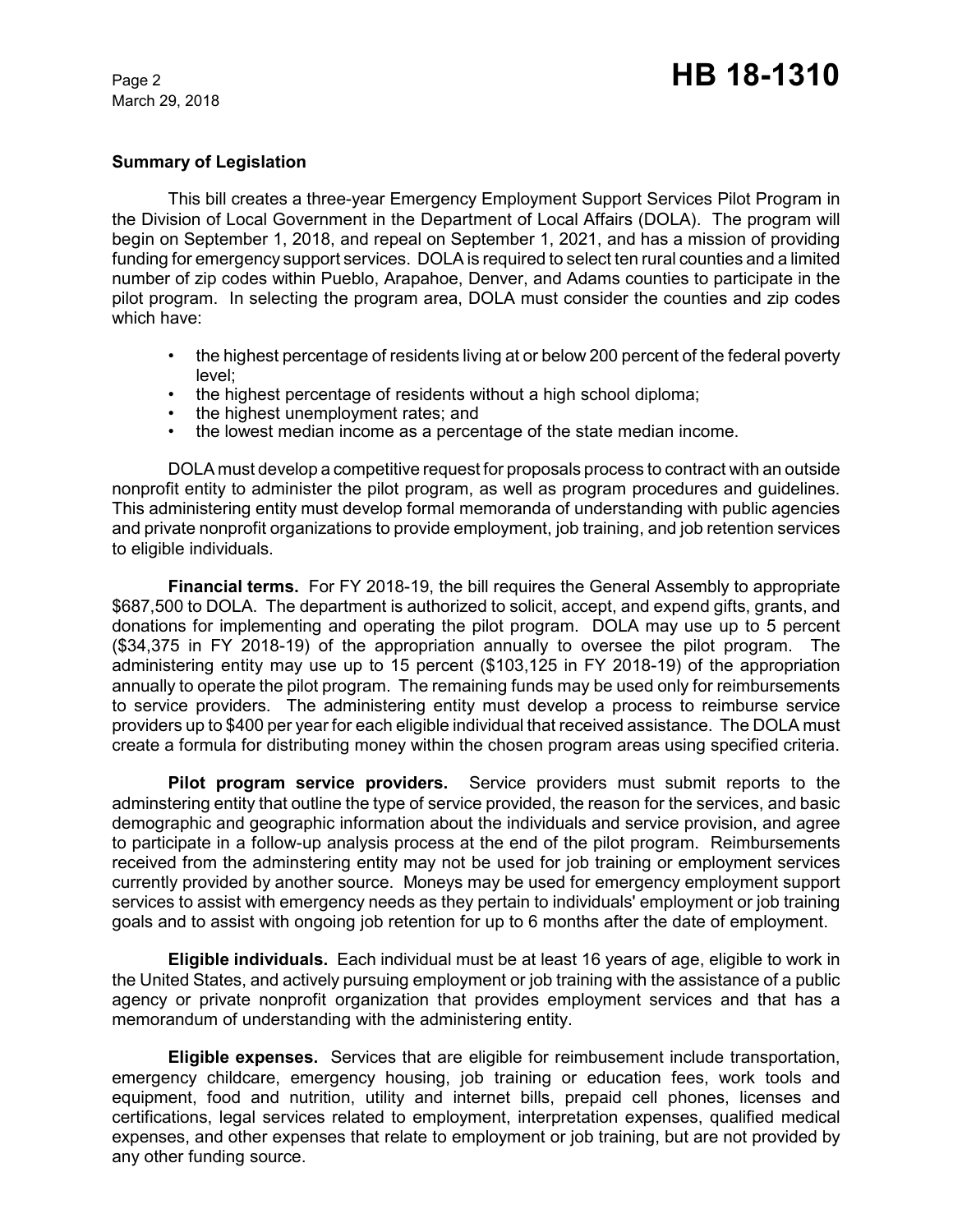March 29, 2018

**Reporting.** At the conclusion of the pilot program, the administering entity is required to report to DOLA about the information provided by its service providers, a qualitative analysis based on interviews conducted with a representative sample of service providers about the efficacy of the program, and an account of the pilot program's expenditures.

#### **State Revenue**

Between FY 2018-19 and FY 2021-22, the bill may increase revenue from any gifts, grants, or donations received by DOLA for the pilot program. As of this writing, no source of these funds has been identified. Any gifts, grants, or donations received are exempt from the provisions of TABOR.

#### **State Expenditures**

This bill increases state General Fund expenditures in DOLA by \$689,807 and 0.5 FTE in FY 2018-19 and by \$827,517 and 0.5 FTE in FY 2019-20 and FY 2020-21. Expenditures will occur for two months of FY 2021-22, which are assumed to be about \$138,000 and 0.1 FTE.

|                                                    | FY 2018-19 | FY 2019-20 |
|----------------------------------------------------|------------|------------|
| <b>Department of Local Affairs</b>                 |            |            |
| <b>Personal Services</b>                           | \$25,270   | \$27,567   |
| <b>Operating Expenses and Capital Outlay Costs</b> | \$5,178    | \$475      |
| Contracts for service                              | \$657,052  | \$796,958  |
| Centrally Appropriated Costs*                      | \$2,307    | \$2,517    |
| FTE - Personal Services                            | $0.5$ FTE  | $0.5$ FTE  |
| <b>Total Cost</b>                                  | \$689,807  | \$827,517  |
| Total FTE                                          | $0.5$ FTE  | $0.5$ FTE  |

**Table 2 Expenditures Under HB 18-1310**

 *\* Centrally appropriated costs are not included in the bill's appropriation.*

**Department of Local Affairs.** The bill requires 0.5 Administrator for DOLA to work with key stakeholders to plan, implement, and manage the new pilot program over the three-year period. First year costs assume the General Fund paydate shift and include capital outlay costs. Standard operating costs are included in all years. First year contracts for service are based on the required appropriation in the bill \$687,500, less direct administrative costs. Second year contracts for service assume full year funding of \$825,000, less direct administrative costs.

**Centrally appropriated costs.** Pursuant to a Joint Budget Committee policy, certain costs associated with this bill are addressed through the annual budget process and centrally appropriated in the Long Bill or supplemental appropriations bills, rather than in this bill. These costs, which include employee insurance and supplemental employee retirement payments, are estimated to be \$2,307 in FY 2018-19 and \$2,517 in FY 2019-20.